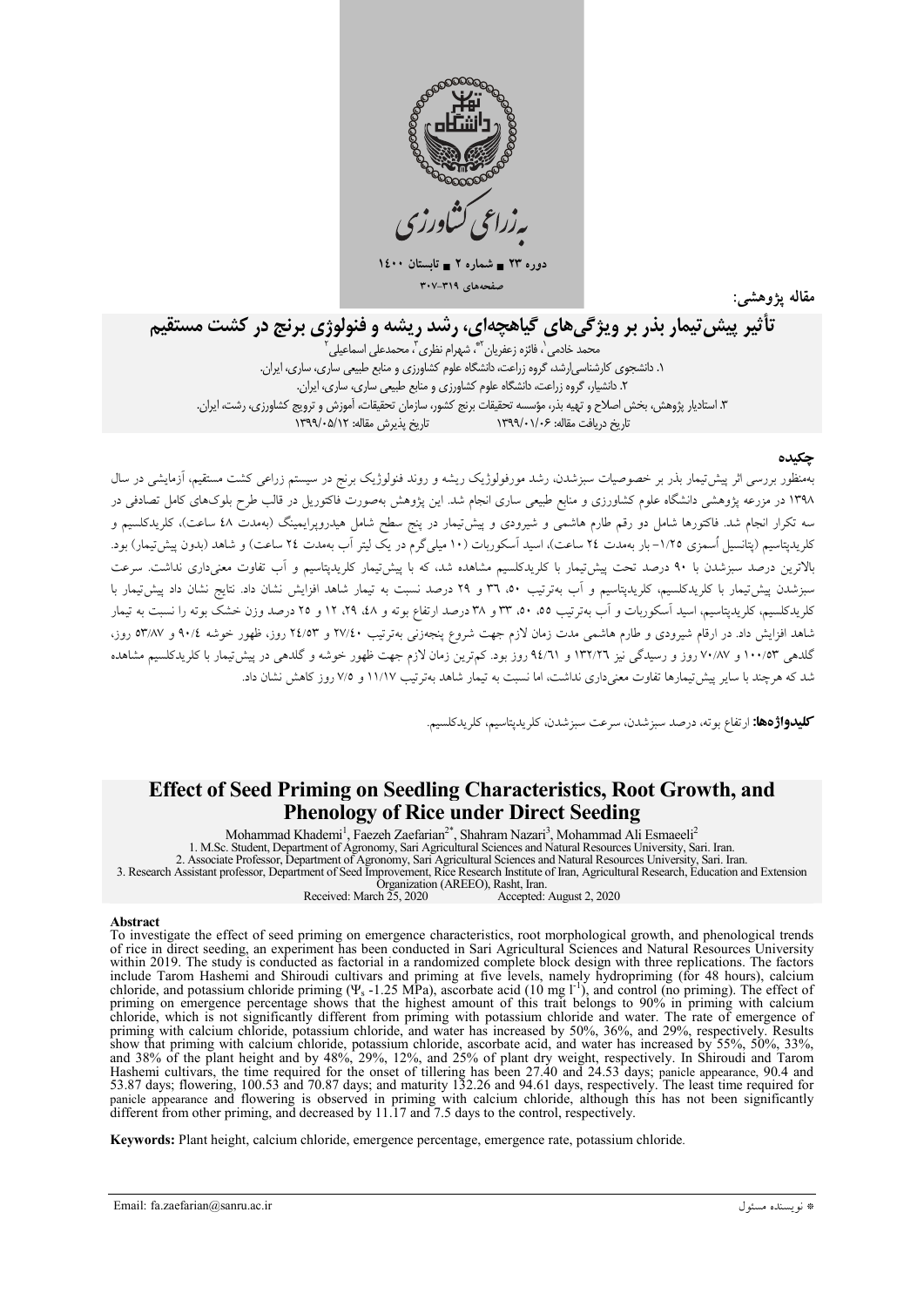پنج رقم کلزا<sup>\</sup> از راه افزایش درصد و سرعت سبزشدن موجب بهبود نظام ریشهای و بهدنبال آن افزایش عملکرد در تاریخهای مختلف کاشت نسبت به تیمار شاهد شد. گزارشهای مختلف حاکی از آن است که پیش تیمار باعث افزايش درصد، سرعت سبزشدن و همچنين موجب بهبود ویژگیهای مورفولوژیک ریشه از جمله طول، حجم، سطح و وزن خشک ریشه میشود ( Laware and Rezaee (Raskar, 2014; Imran et al., 2013). هم چنین .et al (2014) گزارش كردند كه پيشتيمار بذور در مقایسه با شاهد بهطور معنیداری سبب افزایش وزن تر و خشک ریشه ینبه<sup>۲</sup> شد. بررسی انجامشده روی گیاهچه کلزا نشان داد که هیدرو و اسمویرایمینگ سبب افزایش وزن خشک ریشهچه میگردد (Salehi et al., 2010). یکی دیگر از عوامل تعیینکننده دستیابی به عملکرد بالقوه در شرایط کشت مستقیم برنج، فنولوژی و طول دوره رشد است. با توجه به اینکه تعداد زیادی از فرایندهای مورفولوژیک و فیزیولوژیک برنج با مرحله فنولوژی گیاه تغییر میکند. بنابراین انتظار میرود در شرایط کشت مستقیم، رشد سریع این گیاه و تکمیل مراحل مختلف رشدی در تسخیر منابع رشدی بسیار مؤثر باشد ( Satoko et 2017). طی پژوهشی، Bhargava et al. بیشتی (2015) گزارش کردند تیمارهای مختلف اسمویرایمینگ سبب کاهش مدت زمان لازم جهت دستیابی به گلدهی و رسیدگی دانه در گیاه گل.میمون<sup>۳</sup> شدند. طی پژوهشی نشان داده شد که پیشتیمار بذور با کلریدکلسیم سبب کاهش مدت زمان لازم جهت رسیدن به گلدهی و رسیدگی دانه بهترتیب ٤ و ٥ روز نسبت به تیمار شاهد در گیاه کتان<sup>، ن</sup>شد (Rehman *et al.*, 2014). بنابراین از دلایل ١. مقدمه

پرایمینگ (پیش تیمار) بذر بهعنوان یک فناوری جهت افزایش سرعت و درصد جوانهزنی، افزایش کیفیت گیاهچههای تولیدی و استقرار مطلوب گیاه شناخته شده است. پیش تیمار بذر روشی است که سبب فعال شدن مکانیسمهای اولیه جوانهزنی قبل از کاشت می شود. بذور پیش تیمارشده پس از قرارگرفتن در بستر خود زودتر جوانهزده و در پی این امر استقرار در گیاهان حاصل از این بذور سریعتر، بهتر و درعینحال یکنواختتر انجام می پذیرد (Hussain et al., 2018). در همین راستا گزارش شده است که در سیستم کشت مستقیم برنج، پیشتیمار با كلريدپتاسيم و كلريدكلسيم از طريق بهبود يكنواختى گیاهچه موجب افزایش درصد و سرعت سبزشدن شد و Rehman et al., ) درنتیجه آن عملکرد گیاه افزایش یافت 2010). همچنین .Rehman et al (2015) اظهار داشتند پیش تیمار با کلریدکلسیم و کلریدپتاسیم از طریق افزایش سرعت و درصد سبزشدن باعث ارتقای عملکرد و اجزای عملکرد برنج در کشت مستقیم برنج شد. با توجه به محدودیت منابع آب در کشت مستقیم برنج نسبت به کشت نشایی می توان ادعا داشت وجود شبکه ریشهای قوی در برنج یکی عوامل موفقیت در این سیستم زراعی است، زیرا با جذب آب از اعماق خاک و همچنین استفاده از مواد غذايي نقاط مختلف خاك سبب بهبود شرايط رشد برنج مى شود. در همين راستا & Kato Okami (2010) نیز دریافتند، وزن خشک و توسعه ریشه در کشت مستقیم کم تر از کشت غرقابی است. استفاده از تکنیک پیش تیمار بذر می تواند یکی از روشهای مؤثر در جبران عوارض ناشى از محدوديت رشد و افزايش توسعه ريشه در شرايط كشت مستقيم باشد. Nazari (2018) طي یژوهشی اظهار داشت پیش تیمار بذر با آب و سولفات در

دوره ۲۳ ∎ شماره ۲ ∎ تاب

<sup>1.</sup> Brassica napus L.

<sup>2.</sup> Gossypium herbaceum

<sup>3.</sup> Antirrhinum majus L.

<sup>4.</sup> Linum usitatissimum L.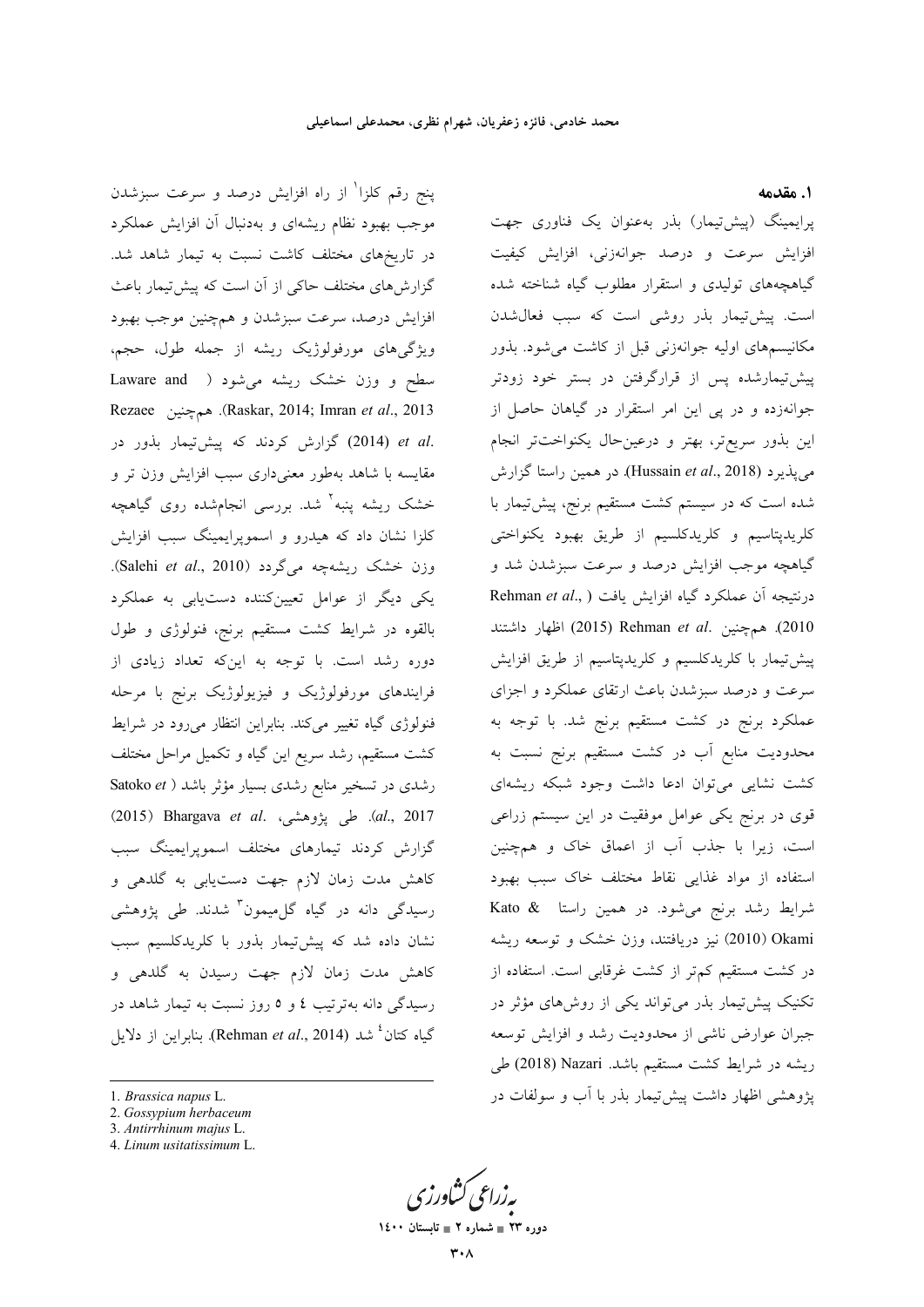پایینبودن متوسط عملکرد برنج در شرایط کشت مستقیم می توان به عوامل مدیریتی، شرایط محیطی و فنولوژیک اشاره نمود که در این میان، شناخت مراحل رشد و نمو این گیاه زراعی در تصمیمگیریهای مدیریتی زراعت برنج و فعالیتهای بهنژادی، اهمیت ویژهای دارد.

از حدود شش دهه گذشته در نتیجه کمبود منابع آب و مشکلات کارگری، کشت مستقیم برنج بهعنوان جایگزینی برای کشت نشایی برنج مطرح شد ( & Pandey Velasco, 2005). این نوع سیستم کاشت علاوه بر صرفهجویی در مصرف آب دارای مزایایی همچون کاهش هزینهها و مراقبتهای ناشی از خزانه برنج و بهبود نظام زراعی برنج-گندم از طریق تسهیل زمان استقرار و بهبود رشد گیاه زراعی زمستانه میباشد (Rahman, 2019). اما در عین حال، باید توجه داشت موفقیت در کشت مستقیم برنج مستلزم آن است که بذرهای کاشتهشده در این نوع سيستم زراعي قدرت جوانهزني و يكنواختي بالاتر، توسعه سیستم ریشهای و همچنین تکمیل سریعتر فنولوژی گیاه را داشته باشند. بنابراین پس از تغییر کشت نشایی به کشت مستقیم، استقرار مناسب گیاهچههای برنج یکی از چالشهای اصلی مهم و مؤثر در رشد، نمو و عملکرد آن است. درصد و سرعت سبزشدن و یکنواختی ظهور گیاهچهها نیز از عوامل تعیینکننده استقرار مناسب گیاه و عملكرد مي باشند (Farooq *et al.*, 2006). استقرار موفقیتآمیز گیاه برنج به کیفیت بذر و سبزشدن سریع در طیف وسیعی از شرایط مزرعه بستگی دارد. همچنین افزايش سرعت سبزشدن گياه سبب ايجاد توسعه رشد ریشه در گیاه می شود و بهدنبال آن ظرفیت جذب مواد مغذی از خاک را بهبود میبخشد (Farooq et al., 2011). استفاده از تکنیک پیشتیمار بذر می تواند یکی از روشهای مؤثر و کاربردی در جبران عوارض ناشی از

کشت مستقیم برنج باشد. لذا، بررسی حاضر با هدف ارزیابی تیمارهای مختلف پیشتیمار در مزرعه بر ویژگیهای سبزشدن، ویژگیهای مورفولوژیک ریشه و مراحل فنولوژیک دو رقم برنج در منطقه ساری اجرا شد.

## ۲. مواد و روشها

بهمنظور بررسی اثر پیشتیمار بذر بر ویژگیهای سبزشدن، رشد مورفولوژیک ریشه و روند فنولوژیک برنج در سیستم زراعی کشت مستقیم، آزمایشی در سال ۱۳۹۸ در مزرعه پژوهشی دانشگاه علوم کشاورزی و منابع طبیعی ساری، با عرض جغرافیایی ۳٦ درجه و ٤ دقیقه شمالی و طول جغرافیایی و ٥٣ درجه و ٥ دقیقه شرقی به ارتفاع ۱۳/۲ متر از سطح دریا انجام شد. متوسط بارندگی بلند مدت سالانه منطقه ۷۵۰ میلی متر و بیشینه و کمینه دمای سالانه نیز بهترتیب ۲۲/۸ و ۱۳/٤ درجه سلسیوس تعیین شده است. اقلیم منطقه براساس روش آمبرژه، معتدل میباشد. بافت خاک از نوع لومی-رسی، هدایت الکتریکی ۲/۳۹ دسیزیمنس بر متر، اسیدیته ۷/۱٤، فسفر و پتاسیم قابلجذب بهترتیب ۱۸/۸۸ و ۲٥٤/۳ میلیگرم در کیلوگرم، نیتروژن ۰٬۲۵۲ درصد و ماده آل<sub>ی</sub> خاک نیز ۱/٤۱ درصد بود.

این آزمایش بهصورت فاکتوریل در قالب طرح بلوکهای کامل تصادفی در سه تکرار انجام شد. فاکتورهای اعمال شده آزمایش شامل دو رقم طارم هاشمی و شیرودی و پیش تیمار در پنج سطح شامل آب (بهمدت ٤٨ ساعت)، کلریدکلسیم و کلریدپتاسیم (پتانسیل اُسمزی ۱/۲۵– بار در ۲٤ ساعت)، اسید آسکوربات (۱۰ میلیگرم در یک لیتر آب بهمدت ۲٤ Farooq et al., ) بود (بدون پیش تیمار) بود ( Farooq et al., 2005; Farooq et al., 2007; Rehman et al., 2015). نحوه تعیین پتانسیل اُسمزی کلریدکلسیم و کلریدپتاسیم به ۱/۲۵– براساس اضافهکردن ۲/۲ درصد از این ترکیبات به یک لیتر

ىەزراعى ئشاورزى

دوره ۲۳ = شماره ۲ = تابستان ۱٤۰۰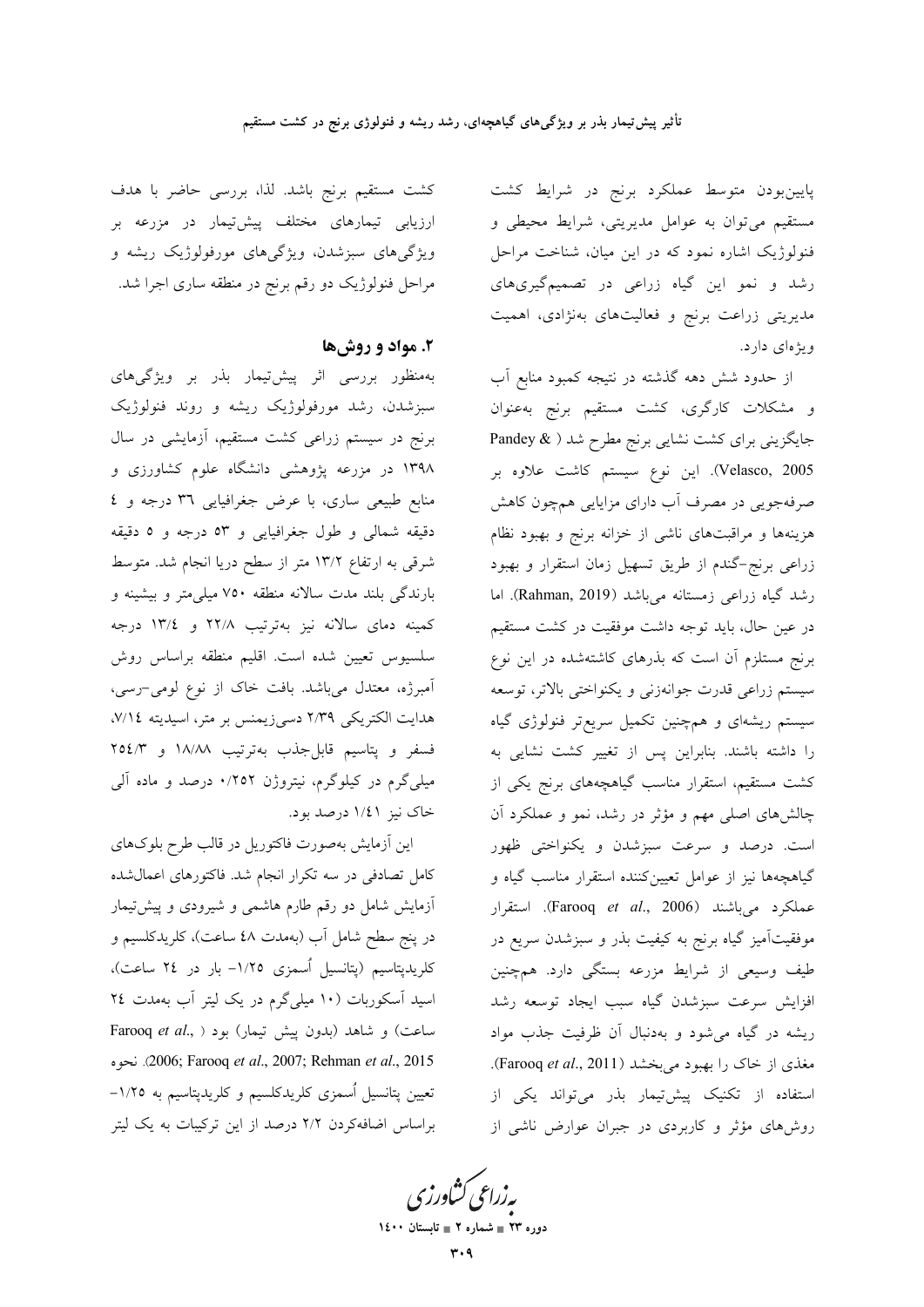مصرف شد. بهمنظور تعیین درصد و سرعت سبزشدن پس از شروع سبزشدن با بازدید روزانه از هر کرت، گیاهچههای سبزشده در یک خط کاشت مشخص شمارش شد.

برای محاسبه درصد و سرعت سبزشدن بذور از برنامه Germin استفاده شد که این برنامه مدت زمانی که طول میکشد تا سبزشدن به ٥٠ درصد حداکثر خود برسد را نیز محاسبه میکند. این برنامه پارامترهای یادشده را برای هر پلات از طریق درون،یابی ٰ منحنی افزایش سبزشدن در مقابل زمان محاسبه می کند (Soltani & Madah, 2010). تعداد ١٠ بوته از هر كرت در پايان مرحله پنجهزنى و قبل از شروع ظهور خوشه برداشت و سپس ارتفاع گیاهچه، وزن خشک گیاهچه و ویژگیهای ریشه اندازهگیری و میانگین آنها محاسبه شد. صفات موردارزیابی ریشه شامل وزن خشک ریشه، طول ریشه، حجم ریشه، قطر ریشه و چگالی سطح ریشه بود. هنگام نمونهبرداری از ریشهها، با رعایت حداقل آسیبدیدگی، ریشه استخراج و سپس با استفاده از آب شستوشو شدند. برای محاسبه وزن خشک بوته و ریشه، پس از قراردادن ریشهها در دمای ۸۰ درجه سلسیوس بهمدت ٤٨ ساعت از ترازوی دیجیتالی با دقت ٠/٠٠١ گرم استفاده شد. ارتفاع بوته و طول ریشه اصلی با استفاده از خطکش میلی،متری، حجم ریشهها از طریق غوطهور ساختن ریشه در آب مقطر در درون استوانه مندرج با حجم یک لیتر اندازهگیری شد. بهطوریکه، اختلاف حجم اولیه آب و حجم آب پس از غوطهور ساختن ریشهها، تعیینکننده حجم ریشه بود. صفات چگالی سطح ریشه از رابطه (۱) و قطر ریشه نیز با استفاده از کولیس اندازهگیری و ثبت شدند (Nazari, 2018).

= چگالی سطح ریشه  $(1)$  وابطه  $(\xi, \xi)$ قطر ریشه $\times \xi$ طول ریشه)

آب در دمای ٢٥ درجه سلسيوس مي باشد (Sun, 2002). برای انجام آزمایش، ابتدا کلیه ظروف و سپس بذرها بهطور كامل ضدعفونى شدند. بدين منظور بذرها با محلول هیپوکلریتسدیم ۳ درصد بهمدت ۳۰ ثانیه ضدعفونی و پس از آن چند بار با آب مقطر شستوشو گردید. بعد از اتمام مدت زمان اعمال پیشتیمار جهت انتقال بذور به مزرعه، بذرها از بطری خارج و با آب مقطر شست وشو شدند و بعد جهت خشکشدن بهمدت ۷۲ ساعت در محیط سایه و دمای اتاق نگهداری شدند، بهطوریکه رطوبت آنها به میزان اولیه رسید. در این بررسی از بذر تیمارنشده بهعنوان شاهد استفاده شد. در اواسط اردیبهشتماه عملیات شخم بهاره انجام و سپس روتاری زده شد. پس از آمادهسازی بستر کشت برای هر کرت، پنج ردیف به فاصله ۲۵ سانتی متر ایجاد شد و سپس بذرهای جوانهدار شده در اواخر اردیبهشتماه با فاصله کاشت سه سانتی متر برای رقم طارم هاشمی و پنج سانتی متر برای رقم شیرودی در هر ردیف و فاصله بین هر ردیف ۲۵ سانتی متر در کرتهای به ابعاد ۱/۵×۱/۲۵ مترمربع بذریاشی شدند. آبیاری در این پژوهش بهصورت موضعی (تیپ) با توجه به دمای هوا و خشکی خاک مزرعه انجام شد. مدیریت آب مزرعه در سه هفته اول بهصورت غرقاب-خشکشدن متناوب انجام شد. پس از آن با افزایش ارتفاع گیاهچهها، سطح آب مزرعه نيز افزايش داده شد و در ادامه برابر با مدیریت معمول آبیاری ادامه یافت. در طول دوره رشد، مزرعه عاری از هرگونه آفت، بیماری، علفهای هرز و کمبود عناصر غذایی نگهداری شد. در این آزمایش ۱۵۰ کیلوگرم کود اوره و کودهای فسفر و پتاسیم به مقدار ۱۰۰ کیلوگرم در هکتار مصرف شد. بهطوریکه، ۵۰ درصد کود اوره بهصورت پایه و ٢٥ درصد آن در زمان طویل شدن ساقه و ۲۵ درصد دیگر نیز در زمان تشکیل خوشه مصرف شد. کود فسفر کامل بهصورت پایه و کود پتاس نیز ٥٠ درصد یایه و ٥٠ درصد دیگر در زمان تشکیل خوشه به شکل سرک

1. Interpolation

بەزراعى كشاورز

دوره ۲۳ = شماره ۲ = تابستان ۱٤۰۰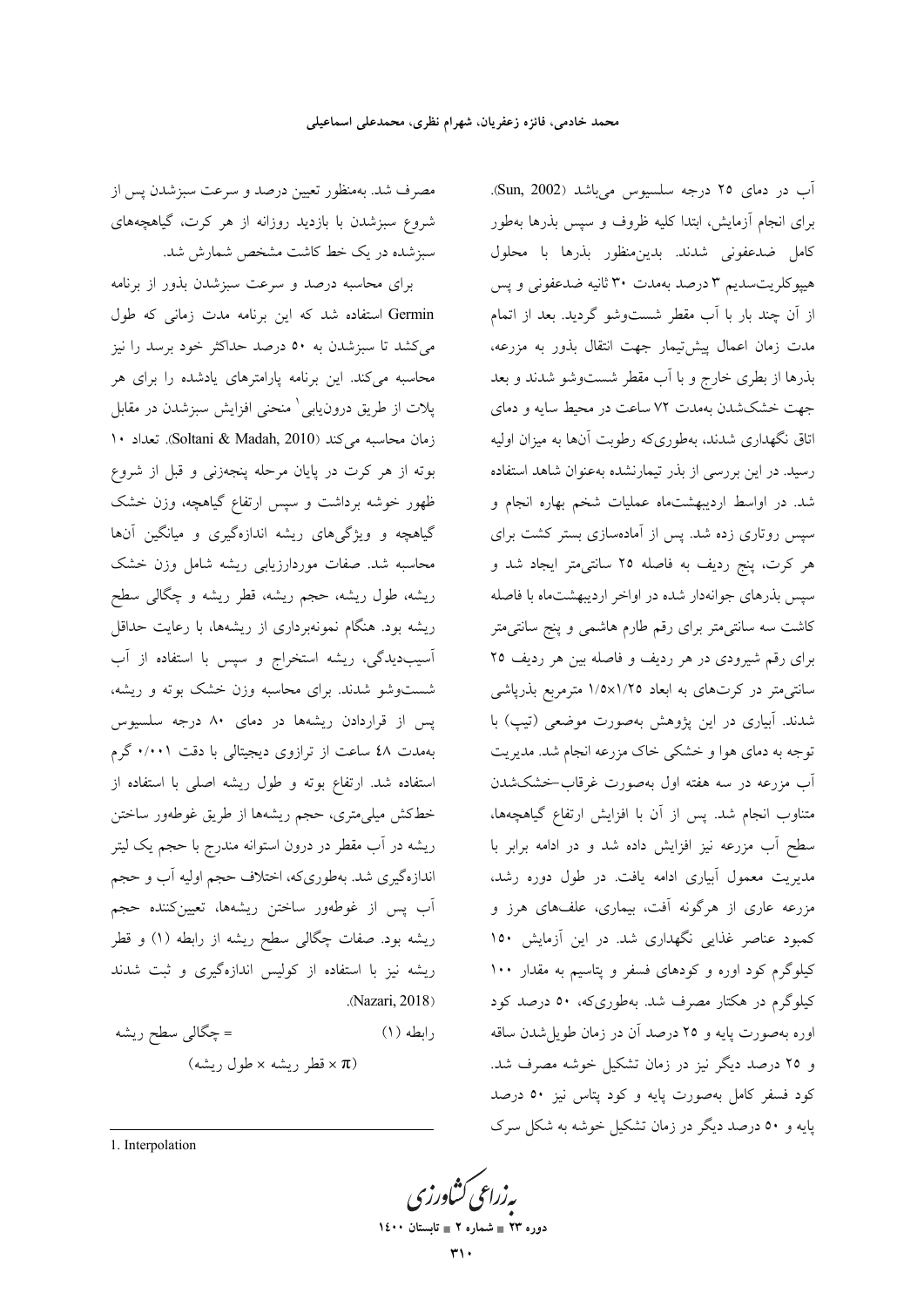همهجنین در طی مراحل رشد با پایش روزانه مزرعه، از ویژگیهای فنولوژیک شامل تعداد روز تا شروع سبزشدن، تعداد روز تا شروع پنجهزنی، تعداد روز تا ظهور خوشه، تعداد روز تا شروع گلدهی و تعداد روز تا رسیدگی یادداشتبر داری به عمل آمد ( Amiri Larijani et al., 2011). تجزیه واریانس دادهها و همبستگی بین متغیرها (پیرسون) با استفاده از نرمافزار آماری (نسخه ۹،۱) و مقایسه میانگینها با استفاده از آزمون حداقل اختلاف معنىدار در سطح ٥ درصد انجام شد.

### 3. نتايج و بحث

نتايج جدول تجزيه واريانس نشان داد كه اثر رقم و پیشتیمار بر درصد و سرعت سبزشدن و همچنین روز تا ٥٠ درصد سبزشدن معنىدار بود (جدول ١). نتايج مقايسه میانگین اثر رقم نشان داد که درصد سبزشدن با ۸۸ و ۷۸ درصد و سرعت سبزشدن روزانه نیز با ۰/۲ و ۰/۱۰ بهترتیب در ارقام شیرودی و طارم هاشمی مشاهده شد (جدول ٢). همچنین نتایج اثر رقم نشان داد که مدت زمان لازم جهت دستیابی به ٥٠ درصد سبزشدن در ارقام شیرودی و طارم هاشمی بهترتیب ۹/۱۷ و ۱۰/۵۷ روز بود (جدول ٢). بنابراين چنين استنباط مي شود كه رقم شیرودی نسبت به رقم طارم هاشمی دارای پتانسیل ژنتیکی و کیفیت فیزیولوژیکی بالایی است. شاید علت این اختلاف بین ارقام را میتوان با کیفیت فیزیولوژیکی بذر توجيه كرد. Kordfirouzjaee et al. نيز با بررسی جوانهزنی دو رقم طارم هاشمی و شیرودی اظهار داشتند که بیشترین درصد و سرعت جوانهزنی و کم ترین مدت زمان لازم جهت رسیدن به ٥٠ درصد جوانهزنی در رقم شیرودی مشاهده شد. اثر پیشتیهار بر درصد سبزشدن نشان داد که بالاترین مقدار این صفت با ۹۰ درصد در پیشتیمار با کلریدکلسیم مشاهده شد که از نظر

افزایش درصد و سرعت سبزشدن تحت اعمال پیشتیمار را به دلیل افزایش سرعت فعال سازی آنزیمهای کربونیک انهیدراز، مالیک دهیدروژناز، گلوتامات دهیدروژناز و الكل دهيدروژناز نسبت داد. .Peghhenabi et al (2020) دریافتند که پیش تیمار بذور تکنیکی بسیار مؤثر در افزایش درصد سبزشدن و بهبود استقرار گیاه زراعی گندم<sup>۱</sup> می باشد. .Wang et al (2016) گزارش کردند که درصد و سرعت سبزشدن بذور برنج تحت پیشتیمار نسبت به تیمار شاهد بهطور معنیداری افزایش یافت. بهنظر میرسد افزایش فعالیت آنزیمهای آلفا و بتا آمیلاز، ایزوسیترات لیاز و ۳-فسفوگلیسرید دهیدروژناز در بذور پیش تیمارشده میتواند توجیهی بر بهبود ظهور Varier et al., ) ليش تيمار باشد ( Varier et al., 2010). افزایش درصد و سرعت سبزشدن در اثر کاربرد پیش تیمارها ناشی از افزایش فعالیت متابولیکی است که طی جذب آب اتفاق میافتد و باعث می شود بذور پیشتیمارشده از لحاظ مراحل جوانهزنی نسبت به بذور شاهد ييشرفتهتر باشند (Hussain et al., 2018).

آماری اختلاف معنیداری با پیش تیمار کلریدپتاسیم و آب

مشاهده نشد (جدول ٣). كمترين درصد سبزشدن نيز با

۷٤/۳۳ و ۷۸ درصد بهترتیب در تیمار شاهد و پیشتیمار

اسید آسکوربات مشاهده شد که در یک گروه آماری

قرارگرفتند (جدول ٣). نتايج جدول مقايسه ميانگين اثر

پیشتیمار نیز نشان داد که بالاترین سرعت سبزشدن در

پیشتیمار با کلریدکلسیم، کلریدپتاسیم و آب بهدست آمد

که بهترتیب ۵۰، ۳٦ و ۲۹ درصد نسبت به تیمار شاهد

افزایش داشت. کمترین سرعت سبزشدن نیز در تیمار

شاهد با ٠/١٤ مشاهده شد (جدول ٣). Pageria) (2011)

1. Triticum aestivum L.

دوره ۲۳ = شماره ۲ = تابستان ۱٤۰۰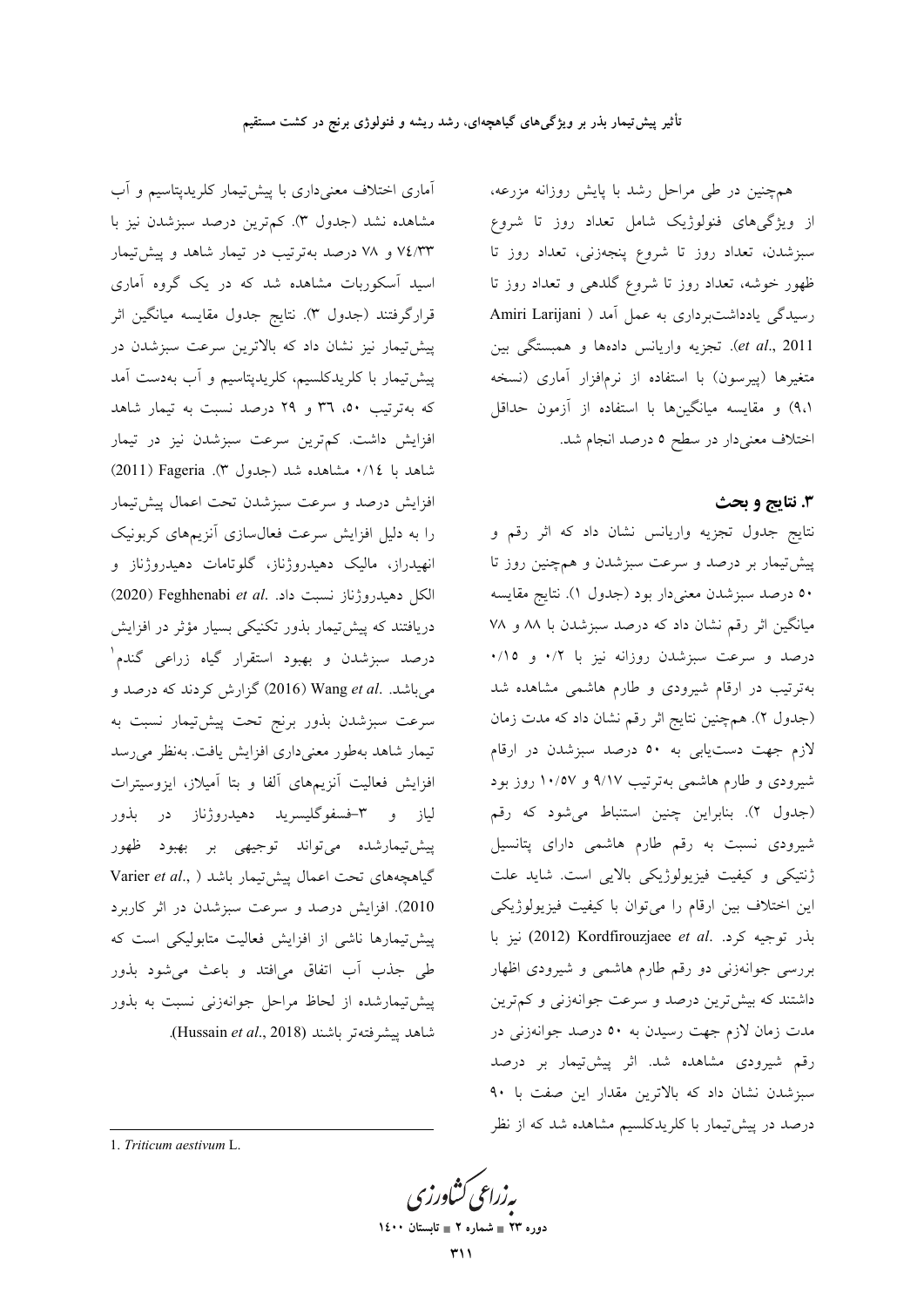|                    |                                                 | ميانگين مربعات        |                                                                        |                                           | درجه  |                     |
|--------------------|-------------------------------------------------|-----------------------|------------------------------------------------------------------------|-------------------------------------------|-------|---------------------|
| وزن خشک گیاهچه     | ارتفاع گیاهچه                                   | روز تا ۵۰ درصد سبزشدن | سرعت سبزشدن                                                            | درصدسبزشدن                                | آزادى | منابع تغييرات       |
| VV/11              | $\cdot \sqrt{02}$                               | 0/Y                   | $\cdot/\lambda \times \lambda - \lambda$                               | $121/\cdot 7$                             |       | ىلو ك               |
| $V\frac{1}{2}$ n.s | 29/33.5                                         | 12/09                 | $\cdot/\cdot$ \**                                                      | $V1.70$ r <sup>**</sup>                   |       | رقم                 |
| $2 \cdot 11^{4}$   | $\mathcal{N}(\cdot \mathcal{V})^{\otimes \Phi}$ | $V/9V^{\otimes \Phi}$ | $\cdot/\xi_{\times}$ \ $\cdot^{-\tau_{\#} \otimes}$                    | $\Upsilon \Upsilon \Upsilon / \Upsilon^*$ |       | پیش تیمار           |
| $Y/\ell$ 9n.s      | $Y/9$ $\ln S$                                   | $\cdot$ /95.1.5       | $\cdot$ / $\sqrt{x}$ $\cdot$ <sup>-<math>\overline{r}</math></sup> n.s | $\frac{1}{2}$ $\sqrt{\text{N}}$ n.s       |       | رقم×پیش تیمار       |
| 17/91              | $\Lambda$ $N$ ٦                                 | $\cdot$ / $\vee$ 2    | $\cdot$ /0x\ $\cdot$ <sup>-r</sup>                                     | 00/77                                     | ۱۸    | خطاى أزمايشي        |
| $Y \cdot \Delta Y$ | 1172                                            | 7/79                  | 15'                                                                    | $\mathcal{A}/\mathcal{A}$                 |       | ضريب تغييرات (درصد) |

جدول ۱. تجزیه واریانس رقم و پیشتیمار بر درصد و سرعت سبزشدن، روز تا ۵۰ درصد سبزشدن، ارتفاع و وزن خشک بوته

n \* و \*\* بهترتیب عدم معنیداری، معنیداری در سطوح ٥ و ١ میباشند.

جدول ۲. اثر رقم بر درصد و سرعت سبزشدن، روز تا ۵۰ درصد سبزشدن، وزن خشک، حجم، قطر و چگالی سطح ریشه

| چگالبی سطح ریشه<br>$\text{cm}^2 \text{ cm}^3$ ) | قطر ريشه<br>(cm)    | حجم ريشه<br>$\text{cm}^3 \text{ plant}^{-1}$ ) | وزن خشک ریشه        | روز تا ۵۰ درصد        | سرعت سبزشدن<br>$(1.day^{-1})$ | درصد<br>سبز شدن | رقم        |
|-------------------------------------------------|---------------------|------------------------------------------------|---------------------|-----------------------|-------------------------------|-----------------|------------|
| 0/70a                                           | $\cdot$ / $\cdot$ a | $\frac{1}{2}$ 0 a                              | (gr)<br>$0/\xi$ ۹ a | سبز شدن<br>$\sqrt{2}$ | $0/\xi$ ۹ a                   | ЛЛа             | شيرودي     |
| $\mathsf{r}/\mathsf{v} \circ \mathsf{b}$        | $\cdot$ / \ o b     | $1/\cdot 7 b$                                  | 2/17 b              | $\frac{1.0V}{a}$      | 2/17 b                        | VΛb             | طارم هاشمي |

میانگینهای در هر ستون که دارای حداقل یک حرف مشترک هستند، اختلاف معنیداری براساس آزمون حداقل اختلاف معنیدار در سطح پنج درصد ندارند.

بررسی تیمارهای مختلف پیشتیبمار بر مدت زمان لازم جهت دستیابی به ٥٠ درصد سبزشدن حاکی از آن است تیمارهای تحت مدیریت پیشتیمارها سبب کاهش این صفت نسبت به تیمار شاهد شدند که این افزایش در پیشتیمار با کلریدکلسیم، کلریدپتاسیم و آب نسبت به پیش تیمار با اسید آسکوربات کاملاً محسوس تر بود. بهطوریکه نتایج نشان داد مدت زمان لازم جهت رسیدن به ۵۰ درصد سبزشدن در تیمار شاهد ۱۱/۳۹ روز بود که در پیشتیمار با کلریدکلسیم، کلریدپتاسیم، آب و اسید آسکوربات بهترتیب ۹/۱۷، ۹/۱۷، ۹/۱۷ و ۱۰/٦٤ روز بود (جدول ٣).

نتايج تجزيه واريانس نشان داد كه اثر پيشتيمار بر ارتفاع و وزن خشک گیاهچه معنیدار بود (جدول ۱). بهطورکلی، نتایج مقایسه میانگین نشان داد پیش تیمار بذور

سبب بهبود ارتفاع و وزن خشک گیاهچه نسبت به تیمار شاهد شد. بەطورىكە، پیش2نیمار با كلریدكلسیم، کلریدپتاسیم، اسید آسکوربات و آب بهترتیب ٥٥، ٥٠، ٣٣ و ۳۸ درصد ارتفاع بوته و ٤٨، ٢٩، ١٢ و ٢٥ درصد وزن خشک بوته نسبت به تیمار شاهد افزایش نشان داد (جدول ۳). بهنظر میرسد افزایش ارتفاع و وزن خشک گیاهچه در اثر پیش تیمار به علت افزایش سرعت ظاهرشدن و استقرار بهتر گیاهچه به سبب استفاده بهتر گیاه از رطوبت خاک، مواد غذایی و نور خورشید مرتبط باشد که در نتیجه باعث افزایش رشد گیاه، ارتفاع و وزن خشک گیاهچه میشود. همچنین نتایج حاکی از آن است که افزایش ارتفاع گیاهچه با درصد (\*\*\*٢٠/٥٤) و سرعت سبزشدن (\*\*\*٢=٢) و وزن خشک گیاهچه نیز با سرعت سبزشدن (\*r=۰/٤٤) همبستگي مثبت و معني دار دارد (جدول ۹).

یه زراعی کشاورزی

دورہ ۲۳ ∎ شمارہ ۲ ∎ تابہ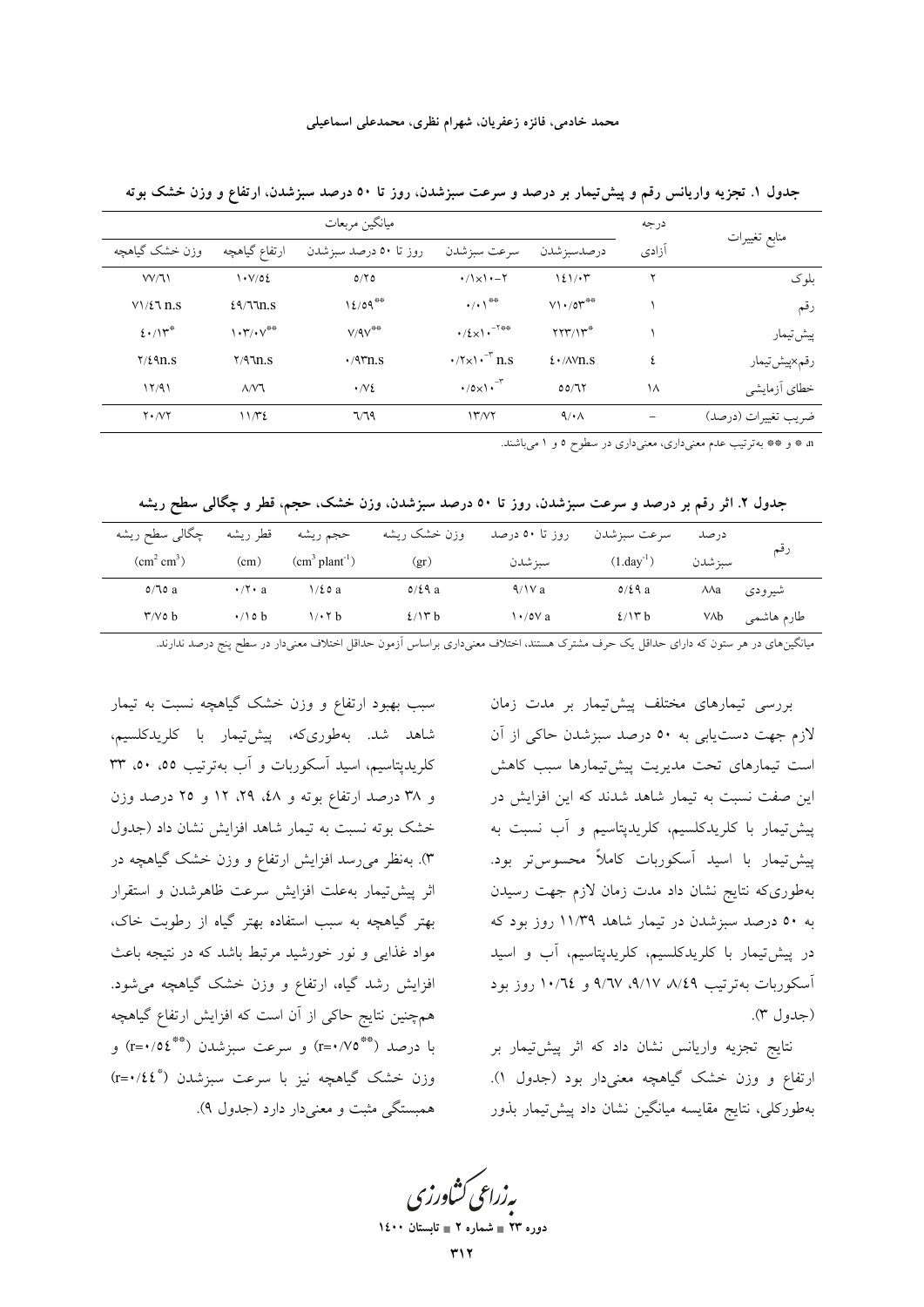| وزن خشک گیاهچه                   | ارتفاع گیاهچه                                         | روز تا ۵۰ درصد         | سرعت سبز شدن             | درصد                                                       | پیش تیمار     |
|----------------------------------|-------------------------------------------------------|------------------------|--------------------------|------------------------------------------------------------|---------------|
| (gr)                             | (cm)                                                  | سبز شدن                | $(1.day^{-1})$           | سبز شدن                                                    |               |
| 12/17 b                          | 19/rrb                                                | 11/T9a                 | $\cdot$ /\ { c           | V2/VYb                                                     | شاهد          |
| $\mathbf{Y} \cdot \mathbf{90}$ a | $\mathsf{Y} \mathsf{Q} / \mathsf{Q} \cdot \mathsf{a}$ | $\lambda$ /29 c        | $\cdot$ / $\uparrow$ \ a | $\mathbf{\hat{a}} \cdot / \mathbf{\cdot} \cdot \mathbf{a}$ | كلريدكلسيم    |
| $\lambda/\tau \cdot ab$          | $\sqrt{2}$                                            | 9/1Vc                  | $\cdot$ /\ 9 ab          | $\Lambda$ o/ $\cdot$ ab                                    | كلريدپتاسيم   |
| o/VV ab                          | $\frac{70}{11}a$                                      | $\cdot$ / $\lambda$ ab | $\cdot$ /\dec            | $V \wedge / \cdot \cdot b$                                 | اسيد أسكوربات |
| $V/M$ ab                         | $Y \Upsilon V$ a                                      | $4/1V$ bc              | $\cdot$ / $\land$ abc    | $\Lambda \mathbf{r}/\cdot \mathbf{a}$ ab                   | اب            |

جدول ۳. اثر پیش تیمار بر درصد و سرعت سبزشدن، روز تا ۵۰ درصد سبزشدن، ارتفاع و وزن خشک گیاهچه

میانگینهای در هر ستون که دارای حداقل یک حرف مشترک هستند، اختلاف معنیداری براساس آزمون حداقل اختلاف معنیدار در سطح پنج درصد ندارند.

نتایج جدول تجزیه واریانس نشان داد که اثر رقم بر وزن خشک، حجم، قطر و چگالی سطح ریشه معنیدار بود (جدول ٤). نتايج مقايسه ميانگين اثر رقم نشان داد در کلیه صفات موردبررسی روی ریشه رقم شیرودی برتری محسوسی نسبت به رقم طارم هاشمی داشت، بهطوریکه در ارقام شیرودی و طارم هاشمی بهترتیب وزن خشک ریشه با ۵/٤٩ و ٤/١٣ گرم، حجم ریشه با ١/٤٥ و ١/٠٢ سانتی،مترمکعب بر بوته، قطر ریشه با ۰/۲ و ۰/۱۰ سانتی متر و چگالی سطح ریشه نیز با ٥/٦٥ و ٣/٧٥ سانتی،مترمربع بر سانتی،مترمکعب مشاهده شد (جدول ۲). بهنظر میرسد برتری رقم شیرودی را با ظرفیت ذاتی آن میتوان توجیه کرد. نتایج جدول تجزیه واریانس نشان داد که اثر پیش:پمار بر طول، حجم و قطر ریشه و چگالی سطح ريشه معنىدار بود (جدول ٤). نتايج مقايسه ميانگين اثر پیش تیمار نشان داد که بیش ترین طول ریشه با ۹ و ۸ سانتی متر بهترتیب در پیش<sup>-</sup>تیمار با کلریدکلسیم و کلریدپتاسیم مشاهده شد. همچنین پیشتیمار با اسید آسکوربات و آب نیز بهترتیب ۹ و ۲۳ درصد طول ریشه را نسبت به تیمار شاهد افزایش داد (جدول ٥). نتایج بهدستآمده نشان داد همبستگی معنیدار و مثبتی بین طول ريشه با درصد سبزشدن (\*\*\*٢=٢) و سرعت سبز شدن (\*\*\*o) وجود دارد (جدول ۹).

در همین راستا .Gao et al (2002) اظهار داشتند که پیشتیمار با ABA می تواند سبب کاهش مدت زمان لازم جهت رسیدن به ٥٠ درصد سبزشدن تا هفت روز نسبت به تیمار شاهد در شرایط درجه حرارت پایین ناشی از تأخیر کاشت در کلزا شود. آنها همچنین دلیل بهبود سبزشدن را به افزایش پراکسیداز و کالمودولین در تیمارهای تحت شرايط پيشتيمار نسبت دادند. .Farooq et al (2006) نيز با بررسی پیش تیمارهای مختلف در شرایط کشت مستقیم برنج بیان داشتند که پیشتیمار با کلریدکلسیم و آب توانستند مدت زمان لازم جهت رسیدن به ۵۰ درصد سبزشدن را بهترتیب ۲ و ۱ روز نسبت به تیمار شاهد كاهش دهند. آنها دليل كاهش مدت زمان لازم سبزشدن را به افزایش سرعت و یکنواختی سبزشدن نسبت دادند. .(2017) Nawaz et al (2017) نيز افزايش ارتفاع گياه و وزن خشك بوته برنج را در اثر اسموپرایمینگ و هیدروپرایمینگ گزارش کردند. آنها نیز دلیل افزایش ارتفاع و وزن خشک بوته بهوسیله پیش تیمار بذر را به سبزشدن بهتر، رشد سریع گیاهچه، استقرار مناسب و در نهایت استفاده مطلوب از عوامل محیطی نور، رطوبت خاک و عناصر غذایی نسبت دادند. .Farooq et al (2007) دریافتند که پیش تیمار بذور برنج با کلریدپتاسیم و کلریدکلسیم سبب افزایش ارتفاع بوته و وزن خشک بوته نسبت به تیمار عدم پرایم شد.

یه زراعی کشاورزی

دوره ۲۳ = شماره ۲ = تابستان ۱٤۰۰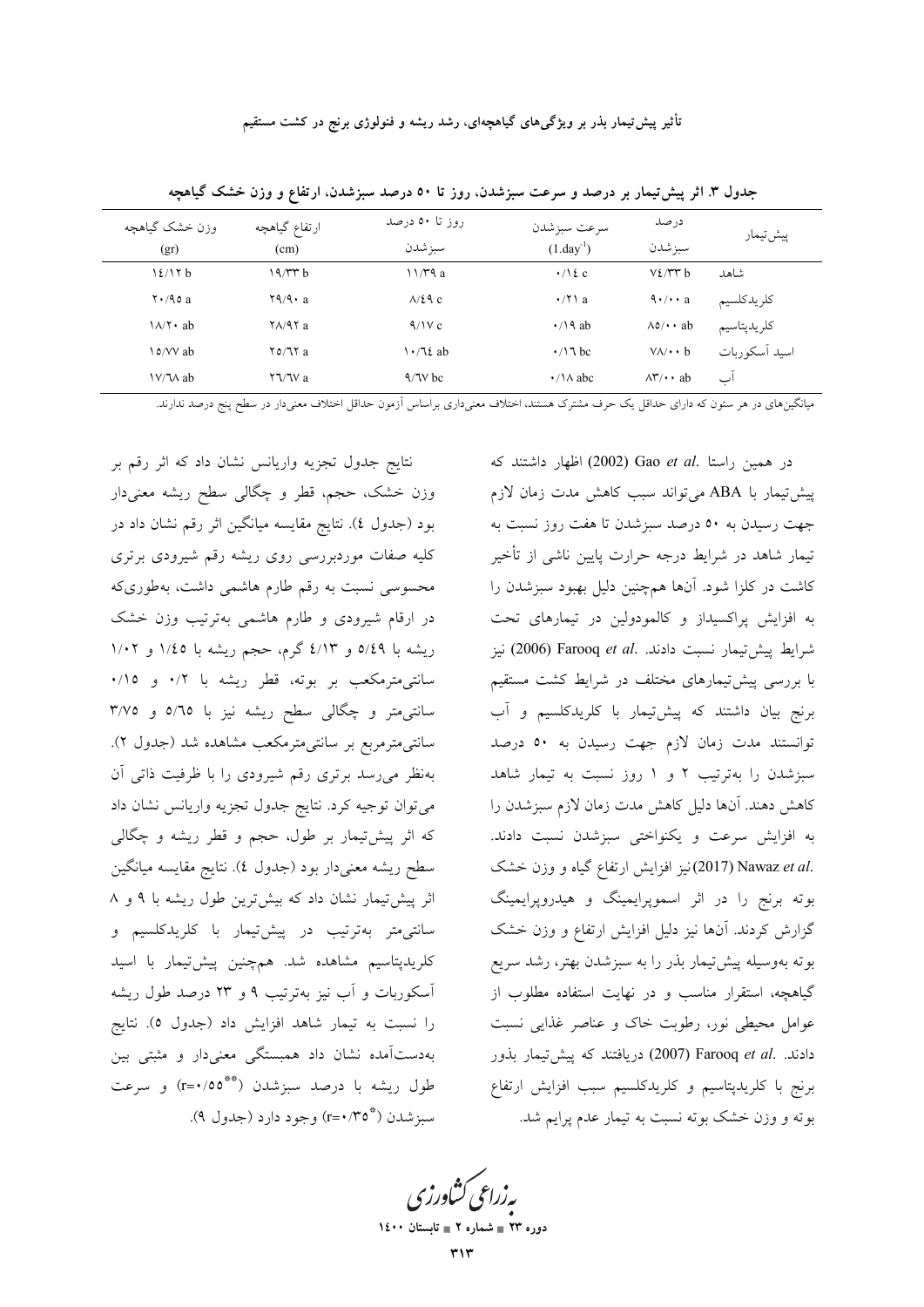|                                    |                                               | ميانگين مربعات                                                                            |                       |                      |               |                     |
|------------------------------------|-----------------------------------------------|-------------------------------------------------------------------------------------------|-----------------------|----------------------|---------------|---------------------|
| چگالی سطح                          | قطر                                           | حجم                                                                                       | وزن خشک               | طول                  | درجه<br>آزادى | منابع تغييرات       |
| ر بشه                              | ريشه                                          | ر بشه                                                                                     | ريشه                  | ريشه                 |               |                     |
| $\cdot$ /٤×١ $\cdot$ <sup>-٢</sup> | $\cdot$ /9x1 $\cdot^{-1}$                     | 1/2                                                                                       | 11/V7                 | 1V/9A                | ۲             | تكرار               |
| ۲٦/۸۷ <sup>**</sup>                | $\cdot/\cdot7$ <sup>**</sup>                  | $1/\mathsf{r} \mathsf{r}^*$                                                               | 17/99                 | $Y/\sqrt{n}$ .s      |               | رقم                 |
| $\cdot$ /91 <sup>*</sup>           | ** $\cdot$ / $\xi$ $\times$ \ $\cdot$ $^{-1}$ | $\cdot$ / $\uparrow$ $\uparrow$                                                           | $\Upsilon/\Omega n.s$ | $11/\cdot V^*$       |               | پیش تیمار           |
| $\cdot/\$ {n.s                     | $\cdot/\sqrt{x}$ , $\cdot$ n.s                | $\cdot$ / $\uparrow \times \uparrow \cdot \uparrow$ <sup>-<math>\uparrow</math></sup> n.s | $\cdot$ / $\ln s$     | $\cdot$ / $\tau$ n.s | ٤             | رقم×پیشتیمار        |
| $\cdot$ / $\cdot$ / $\epsilon$     | $\cdot$ /z $\cdot$ $\cdot$ $\cdot$            | $\cdot$ / $\cdot$ 0                                                                       | $\cdot$ /VA           | $\cdot$ / $4$        | ١٨            | خطاي أزمايشي        |
| $\cdot$ / $\circ$                  | 12/72                                         | $V/V^*$                                                                                   | $1\Lambda/T$ ٥        | $\Lambda/\Im$        |               | ضريب تغييرات (درصد) |

جدول ٤. تجزیه واریانس رقم و پیشتیمار بر طول، وزن خشک، حجم، قطر و چگالی سطح ریشه

ns \* و \*\* بهترتیب عدم معنیداری، معنیداری در سطوح ٥ و ١ می باشند.

سبزشدن نسبت داد. بهطوریکه، نتایج بهدستآمده نشان داد همبستگی معنیدار و مثبتی بین حجم و قطر ریشه با درصد سبزشدن و سرعت سبزشدن وجود دارد (جدول ۹). Nazari (2018) طی آزمایشی اظهار داشت پیشتیمار بذور کلزا سبب افزایش حجم و قطر ریشه نسبت به تیمار شاهد میشود. نتایج مقایسه میانگین نشان داد که پیش تیمار بذور سبب افزایش چگالی سطح ریشه نسبت به تیمار شاهد شد (جدول ٥). برای تفسیر نتایج بهدستآمده در مورد افزایش چگالی سطح ریشه تحت تأثير پيشiيمارها بايستى ويژگىهاى گياهچهاى مثل درصد و سرعت سبزشدن موردتوجه قرار گیرد، زیرا نتایج جدول همبستگی نشان داد بین چگالی سطح ريشه با درصد (\*\*\*٦٨/\*=r) و سرعت سبزشدن (\*\* ۲۹/۰۷۹) همبستگی مثبت و معنیداری وجود دارد (جدول ۹). نتايج نشان داد پيشتيمار با كلريدكلسيم، کلریدپتاسیم، اسید آسکوربات و آب بهترتیب ۲٤، ۱۵، ٥ و ٨ درصد چگالي سطح ريشه را نسبت به تيمار شاهد افزايش داد (جدول ٥). Nazari et al. طی پژوهشی دریافتند که پیش تیمار بذر سبب افزایش حجم و چگالی سطح ریشه در کلزا شد.

طول ریشه یکی از پارامترهای ارزشمند و بسیار متداول جهت توصیف سیستم ریشهای کارآمد و پیش بینی واکنش گیاه به تغییرات محیطی است. همچنین این صفت شناسه مناسبی برای بررسی جذب آب و مواد غذایی توسط این اندام بهشمار می آید. .Imran et al (2013) با بررسی اثر هیدروپرایمینگ و پیش تیمار با عناصر ریزمغذی اذعان داشتند طول ریشه گیاه ذرت را ٥ هفته بعد از کاشت نسبت به تیمار شاهد حدود ۱۸۳-۷۷ درصد افزایش نشان داد. .(2011) Mahajan et al (2011) طى پژوهشى اظهار داشتند پیش تیمار با آب و کلریدپتاسیم سبب افزایش طول و وزن خشک ریشه در کشت مستقیم برنج شد.

بررسی اثر پیش تیمار بر حجم و قطر ریشه نشان داد که بالاترین مقدار این صفت در پیشتیمار با کلریدکلسیم بهدست آمد که از نظر آماری با پیشتیمار کلریدپتاسیم و آب در یک گروه آماری قرار گرفتند (جدول ٥). همچنین نتایج نشان داد که پیشتیمار با اسید آسکوربات حدود ١٤ درصد حجم ریشه و ٧ درصد قطر ریشه را نسبت به تیمار افزایش داد (جدول ٥). بالابودن حجم و قطر ریشه در اثر بهکارگیری پیشتیمارها را میتوان به بهبود درصد و سرعت

بەزراعى كشاورزى

دوره ۲۳ = شماره ۲ = تابستان ۱٤۰۰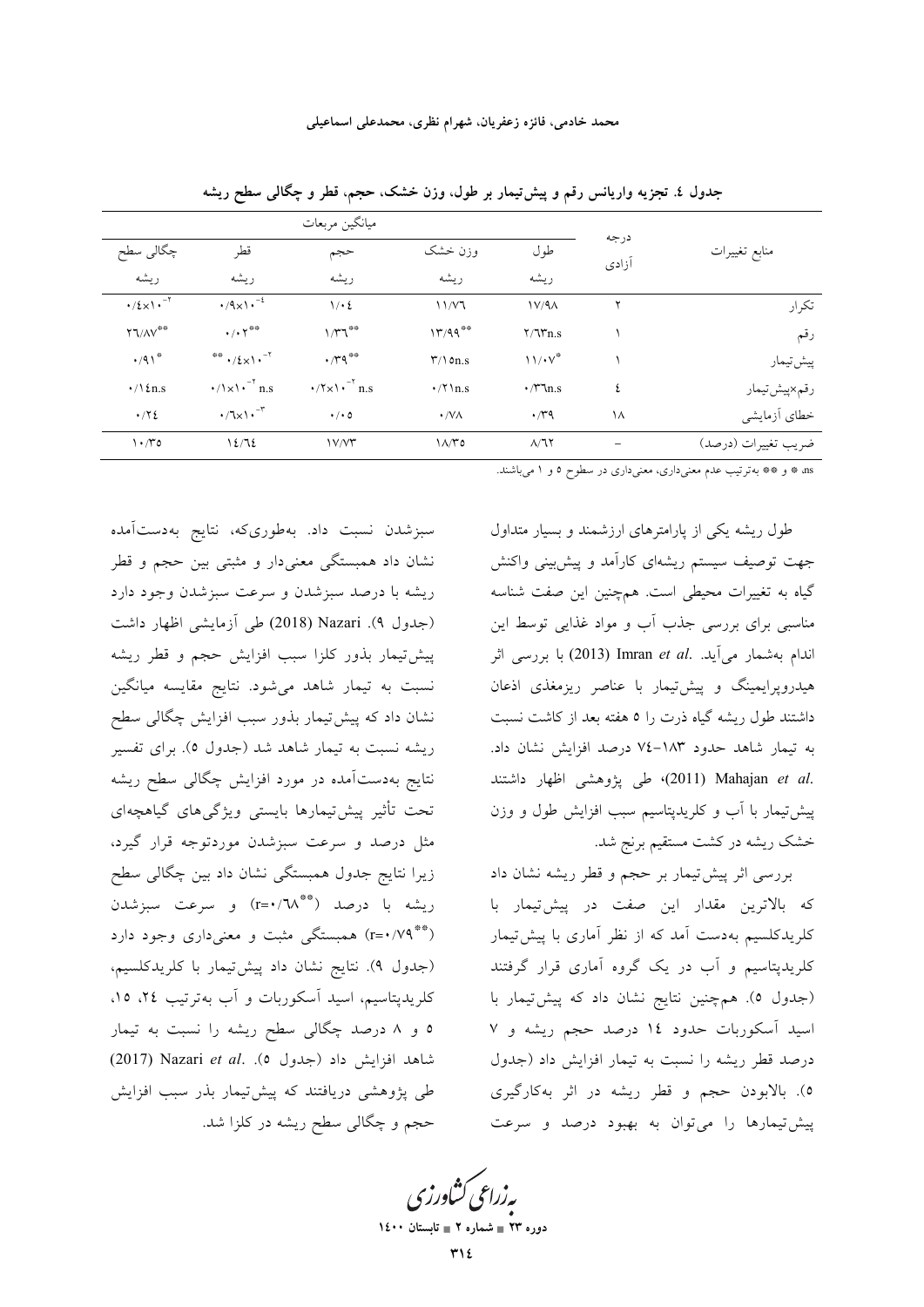| چگالبی سطح ریشه<br>$\text{cm}^2 \text{ cm}^3$ ) | قطر ريشه<br>(cm)       | حجم ريشه<br>$(cm3 plant-1)$ | طول ريشه<br>(cm) | پیش تیمار     |
|-------------------------------------------------|------------------------|-----------------------------|------------------|---------------|
| 2/7Vb                                           | $\cdot / \lambda$ d    | $\cdot$ /9۳ d               | $0/\Lambda$ o d  | شاهد          |
| $0/\Upsilon\Lambda$ a                           | $\cdot$ / $\prime$ a   | $\sqrt{0}$ a                | 9/17a            | كلريدكلسيم    |
| $\frac{\Sigma}{N}$ ab                           | $\cdot$ /\ 9 ab        | $1/T\Lambda$ ab             | $\lambda$ + 9 ab | كلريدپتاسيم   |
| $\frac{\Sigma}{\Sigma}$ ab                      | $\cdot$ /10 bc         | $\sqrt{3}$ d                | $7/T \wedge cd$  | اسيد أسكوربات |
| $\frac{2}{1}$ ab                                | $\cdot$ / \ $\vee$ abc | $1/70$ bc                   | $V/\lambda$ bc   | 'ب            |

جدول ٥. اثر پیشتیمار بر طول، حجم، قطر و چگالی سطح ریشه

میانگینهای در هر ستون که دارای حداقل یک حرف مشترک هستند، اختلاف معنیداری براساس آزمون حداقل اختلاف معنیدار در سطح ٥ درصد ندارند.

|                                 |                    | ميانگين مربعات                              |                                |                         |               |                     |
|---------------------------------|--------------------|---------------------------------------------|--------------------------------|-------------------------|---------------|---------------------|
| روز تا                          | روز تا             | روز تا ظهور                                 | روز تا شروع                    | روز تا شروع             | درجه<br>آزادى | منابع تغييرات       |
| رسیدگی                          | گلدهي              | خوشه                                        | پنجەزنى                        | سبز شدن                 |               |                     |
| 717/77                          | $V\S$ / $\cdot$    | 171/VT                                      | 171/17                         | .47                     |               | تكرار               |
| 1.72.71                         | $77.1/\Lambda$ r** | $1 \cdot \cdot 1 \cdot / TV$                | $71/7$ $*$                     | $\cdot$ / $\wedge$ rn.s |               | رقم                 |
| 111/fVn.s                       | $0.7V \cdot$       | $1.1/TV^*$                                  | $V\Lambda/Y\Lambda^{\ast\ast}$ | $2/7\Lambda^{**}$       |               | پیش تیمار           |
| $\mathbf{Y}/\cdot\mathbf{n}$ .s | $\cdot$ /77 $n.s$  | Y1/17n.s                                    | $1/V\tau_{n.s}$                | $\cdot$ /۲ on.s         | ٤             | رقم×پیشتیمار        |
| 71/0V                           | 17/27              | $\mathsf{r}\mathsf{r}/\mathsf{A}\mathsf{A}$ | 2/1V                           | $\cdot$ /19             | ۱۸            | خطاي أزمايشي        |
| 7/97                            | 2/VT               | V/9E                                        | $V/\Lambda$ ٦                  | $\Lambda/\Lambda$       |               | ضريب تغييرات (درصد) |

جدول ٦. اثر رقم و پیش تیمار بر مدت زمان لازم جهت شروع سبزشدن. پنجهزنی، ظهور خوشه، گلدهی و رسیدگی

as \* و \*\* بهترتیب عدم معنیداری، معنیداری در سطوح ٥ و ١ میباشند.

(جدول ٧). نتايج تجزيه واريانس نشان داد اثر پيشتيمار بذر بر مدت زمان لازم جهت شروع سبزشدن، پنجهزنی، ظهور خوشه و گلدهی معنیدار بود (جدول ٦). نتایج مقایسه میانگین اثر پیش تیمار بر مدت زمان لازم جهت شروع سبزشدن نشان داد كه كليه پيشتيمارها بهخوبي توانستند اين زمان را بهبود بخشند، بهطوریکه زمان لازم جهت شروع سبزشدن برای تیمار شاهد ٦/١٧ روز بود. درحالیکه تحت پیش تیمار با کلریدکلسیم، کلریدپتاسیم، اسید آسکوربات و آب بهترتیب به ٤، ٤/٥، ٥/٥ و ٥ روز کاهش پیدا کرد (جدول ۸). نتایج بهدستآمده نشان داد که مدت زمان لازم جهت شروع پنجهزنی و ظهور خوشه در تیمار شاهد بهترتيب ٢٩/٣٣ و ٧٨/٥ روز بود. درحالي كه پيش تيمار بذور نتایج جدول تجزیه واریانس نشان داد که اثر رقم بر مدت زمان لازم جهت شروع پنجهزنی، ظهور خوشه، گلدهی و رسیدگی در سطح احتمال یک درصد معنیدار بود (جدول ٦). بەطوركلى، نتايج بەدستآمدە مؤيد أن است كە رقم طارم هاشمی نسبت به رقم شیرودی فاز رویشی و زایشی خود را سریعتر کامل کرد، که بهنظر میرسد این اختلاف در طول دوره رشد را با پتانسیل ژنتیکی و ویژگی ذاتی این رقم میتوان توجیه کرد. نتایج اثر رقم نشان داد که مدت زمان لازم جهت شروع پنجهزنی با ۲۷/٤٠ و ۲٤/٥٣ روز، ظهور خوشه با ۹۰/٤ و ۵۳/۸۷ روز، گلدهی با ۱۰۰/۵۳ و ۷۰/۸۷ روز و رسیدگی نیز با ۱۳۲/۲۲ و ۹٤/٦۱ روز بهترتیب در ارقام شیرودی و طارم هاشمی مشاهده شد

یه زراعی کشاورزی

دوره ۲۳ ∎ شماره ۲ ∎ تابہ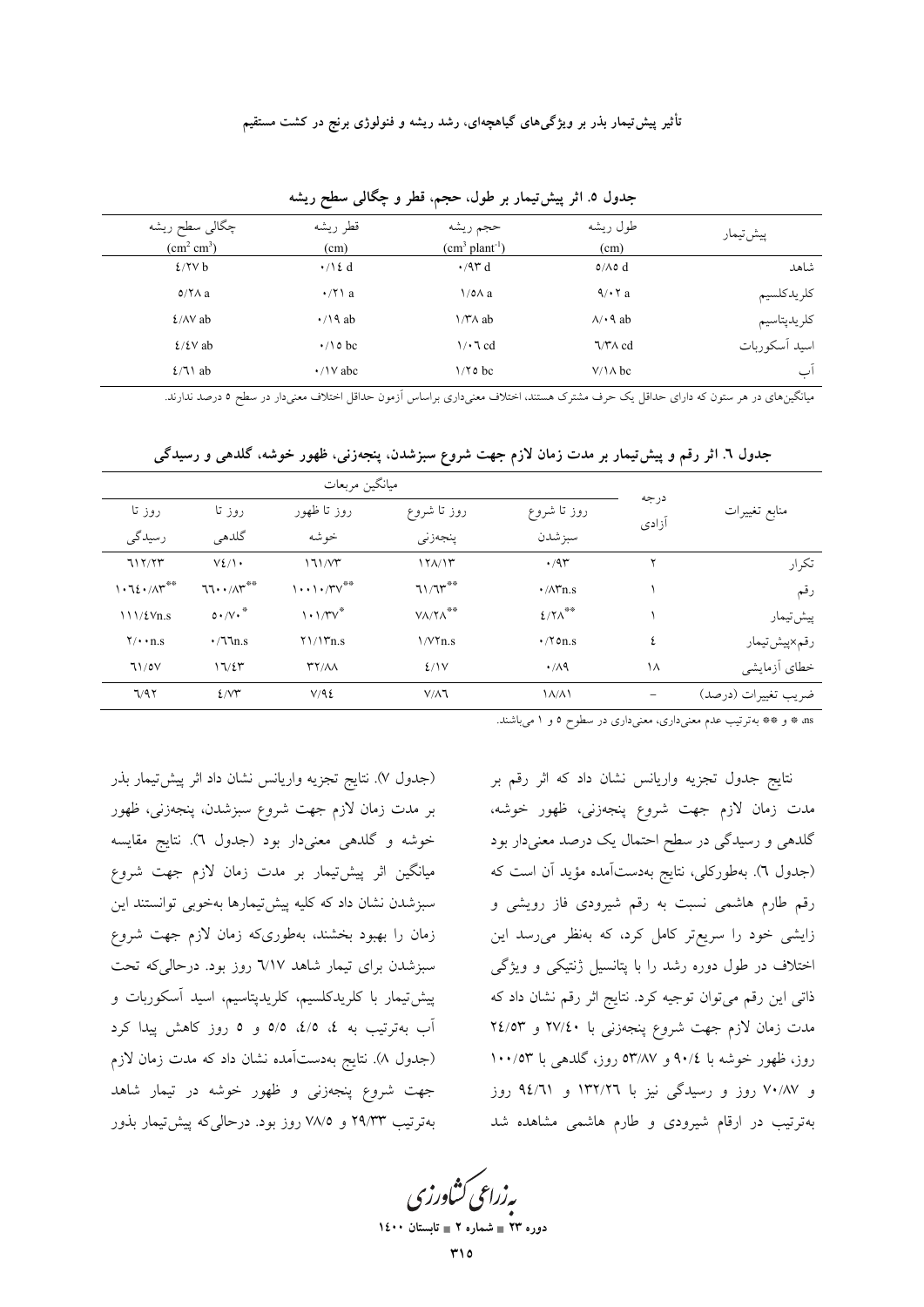سبب کاهش این مدت زمان شدند، که این کاهش در پیش تیمار با کلریدکلسیم و کلریدپتاسیم ملموس تر بود (جدول ۸).

نتايج نشان داد كاربرد پيشتيمار كلريدكلسيم، کلریدپتاسیم، أسکوربات و هیدروپرایمینگ سبب کاهش مدت زمان لازم جهت شروع پنجهزنی بهترتیب به ٢٣/٥. ۲۵/۱۷، ۲٦/٦۷ و ۲۵/۱۷ روز گردید (جدول ۸). نتایج مقایسه میانگین اثر پیشتیمار بر زمان لازم جهت ظهور خوشه نشان داد که کمترین زمان لازم جهت دستیابی به بن صفت در پیشتیمار کلریدکلسیم و کلریدپتاسیم  $\overline{\phantom{a}}$ مشاهده شد که نسبت به تیمار شاهد بهترتیب ۱۱/۱۷ و ۸/۳٤ روز کاهش نشان داد (جدول ۸). همبستگ<sub>ی</sub> مثبت و معنیداری بین ظهور خوشه با درصد (\*\*r=۰/٤۳) و سرعت سبزشدن (\*\*/٤٧\*=r) وجود دارد (جدول ٨). همچنین نتایج مقایسه نشان داد که بیشترین زمان جهت شروع گلدهی در تیمار شاهد با ۹۰ روز مشاهده شد. درحالى،كە پيش:يمار با كلريدكلسيم، كلريدپتاسيم،

آسکوربات و هیدروپرایمینگ این زمان را بهترتیب ۷/۵. ٦/٣٣، ٣/٣٣ و ٤/٣٣ روز نسبت به تيمار شاهد كاهش دادند (جدول ۸). نتایج جدول همبستگی نشان داد بین شروع زمان گلدهی با درصد (\*r=۰/۳۸) و سرعت سبزشدن (\*\* \ ٥/\*=r) همبستگی مثبت و معنیداری وجود دارد (جدول ۹). در همین راستا Singh *et al.* 'بیان داشتند پیشتیمار بذور گندم با نیترات پتاسیم، جیبرلیک اسید، کلریدکلسیم و کلرید سدیم بین ٤–١ روز مدت زمان لازم جهت رسیدن به ۷۵ درصد گلدهی را کاهش داد. Das & Mohanty اظهار داشتند که پیش تیمار بادام زمینی<sup>٬</sup> سبب کاهش مدت زمان لازم جهت رسیدن دانه بین ١٤-٥ روز نسبت به تیمار شاهد شد. Farooq et .al (2006) طی آزمایشی بیان داشتند پیشتیمار با آب، کلریدپتاسیم، کلریدکلسیم و أسکوربات بهترتیب ۷، ۱۳، ۱۱ و ۷ روز مدت زمان لازم جهت شروع گلدهی و ۵، ۸۰، ۸ و ۷ روز مدت زمان تا شروع رسیدگی را نسبت به تیمار شاهد در کشت مستقیم برنج را کاهش دادند.

جدول ۷. اثر رقم بر مدت زمان لازم جهت شروع پنجەزنی، ظهور خوشه، گلدهی و رسیدگ*ی* 

| منابع تغييرات | روز تا شروع پنجەزنى | روز تا ظهور خوشه        | روز تا گلدهي             | روز تا رسی <i>د</i> گی |
|---------------|---------------------|-------------------------|--------------------------|------------------------|
| شيرودي        | $\frac{Y}{2}$ a     | $9 \cdot 12 \cdot a$    | $\cdots$ /0 $^{\circ}$ a | $\frac{147}{72a}$      |
| طارم هاشمي    | $Y\xi$ /orb         | $\delta r/\Delta V$ $b$ | $V \cdot / \Delta V$ b   | 42/71 b                |
|               |                     |                         |                          |                        |

بیانگینهای در هر ستون که دارای حداقل یک حرف مشترک هستند، اختلاف معنیداری براساس أزمون حداقل اختلاف معنیدار در سطح ٥ درصد ندارند.

|  |  |  | جدول ۸ اثر پیش تیمار بر مدت زمان لازم جهت شروع سبزشدن، پنجهزنی، ظهور خوشه و گلدهی در سطوح رقم |  |  |  |  |
|--|--|--|-----------------------------------------------------------------------------------------------|--|--|--|--|
|--|--|--|-----------------------------------------------------------------------------------------------|--|--|--|--|

| پیشتییمار     | روز تا شروع سبزشدن   | روز تا شروع پنجەزنى                               | روز تا ظهور خوشه        | روز تا شروع گلدهی                                                                                                                                                                                                                                                                                                               |
|---------------|----------------------|---------------------------------------------------|-------------------------|---------------------------------------------------------------------------------------------------------------------------------------------------------------------------------------------------------------------------------------------------------------------------------------------------------------------------------|
| شاهد          | $\sqrt{V}a$          | $\mathsf{Y} \mathsf{A} / \mathsf{Y} \mathsf{Y}$ a | $V \Lambda / o \cdot a$ | $\mathcal{A} \cdot / \cdot \cdot$ a                                                                                                                                                                                                                                                                                             |
| كلريدكلسيم    | $2/\cdot \cdot b$    | $\Upsilon\Upsilon/\circ \cdot b$                  | $\frac{1}{\sqrt{2}}$    | $\Lambda$ Y/0 $\cdot$ b                                                                                                                                                                                                                                                                                                         |
| كلريدپتاسيم   | $2$ /0 · b           | $Y_0/Y_b$                                         | $V \cdot / \lambda$ ab  | $\Lambda$ $\gamma$ $\gamma$ ab                                                                                                                                                                                                                                                                                                  |
| اسيد أسكوربات | $0/O \cdot ab$       | $\frac{1}{2}$                                     | $V\Upsilon/V$ ab        | $\lambda$ $\sqrt{}$ $\sqrt{}$ $\sqrt{}$ $\sqrt{}$ $\sqrt{}$ $\sqrt{}$ $\sqrt{}$ $\sqrt{}$ $\sqrt{}$ $\sqrt{}$ $\sqrt{}$ $\sqrt{}$ $\sqrt{}$ $\sqrt{}$ $\sqrt{}$ $\sqrt{}$ $\sqrt{}$ $\sqrt{}$ $\sqrt{}$ $\sqrt{}$ $\sqrt{}$ $\sqrt{}$ $\sqrt{}$ $\sqrt{}$ $\sqrt{}$ $\sqrt{}$ $\sqrt{}$ $\sqrt{}$ $\sqrt{}$ $\sqrt{}$ $\sqrt{}$ |
| ب             | $\circ$ / $\cdot$ ab | $\gamma$ $\alpha$ / $\gamma$ b                    | $VY/OY$ ab              | $\Lambda$ o/ $\mathcal$ ab                                                                                                                                                                                                                                                                                                      |

بیانگینهای در هر ستون که دارای حداقل یک حرف مشترک هستند، اختلاف معنیداری براساس أزمون حداقل اختلاف معنیدار در سطح ٥ درصد ندارند.

1. *Arachis hypogaea* L.

به زراعی کشاورزی

**1400  2 - 23 -**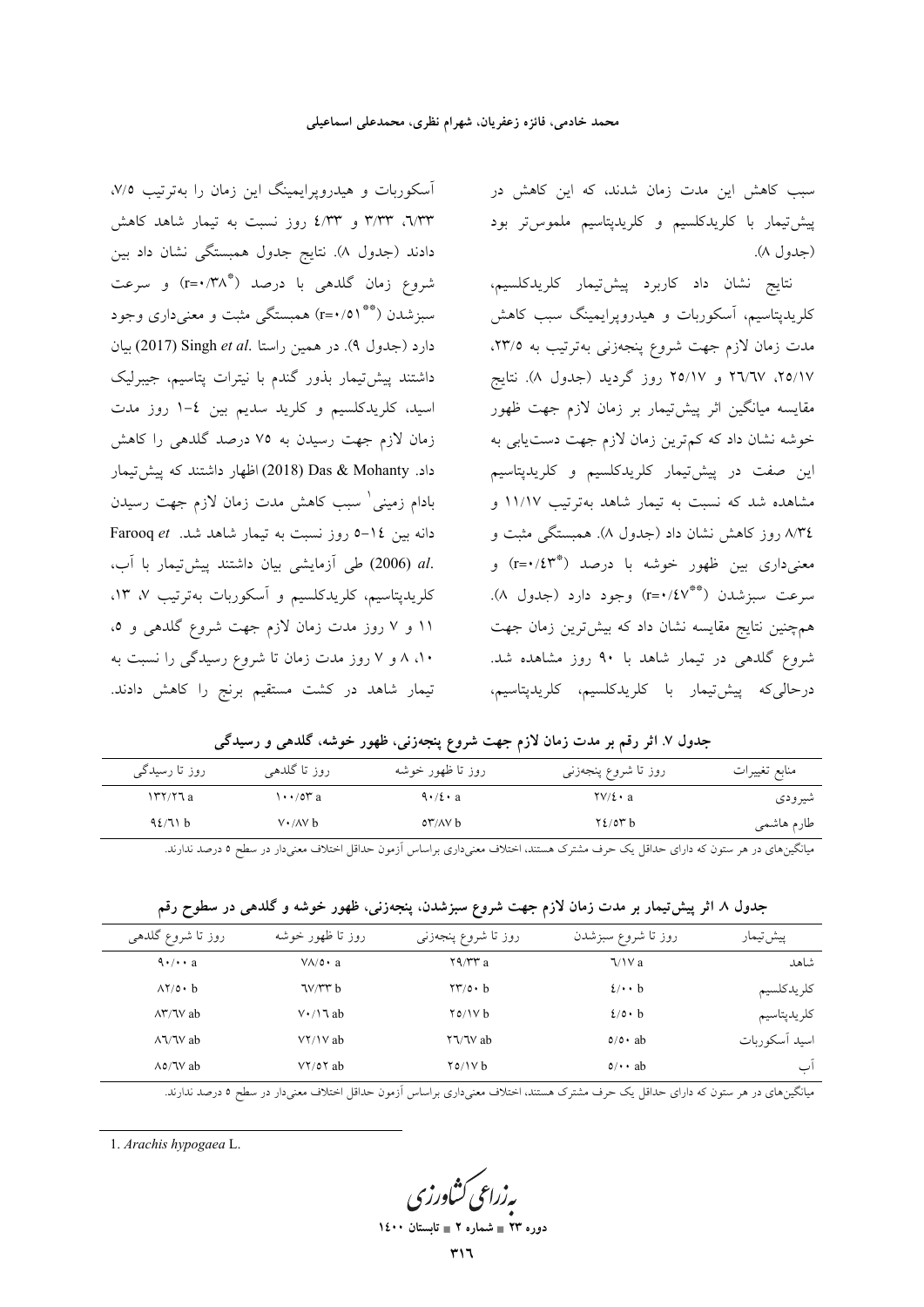٥. تشکر و قدردانی

از دانشگاه کشاورزی و منابع طبیعی ساری بهخاطر حمایت مالی این پژوهش، تشکر و قدردانی می گردد.

### ۷. منابع

- Amiri Larijani, B., Tahmasebi-Sarvestani, Z., Nematzadeh, Gh., Manschadi, A.M., & Amiri, E. (2011). Simulating phenology, growth and yield of transplanted rice at different seedling ages in northern Iran using ORYZA2000. Rice Science, 18, 221-334.
- Bhargava, B., Gupta, Y.D., Dhiman, S.R., & Sharma, P. (2015). Effect of seed priming on germination, growth and flowering on snapdragon. National Academy Science Letters, 38(1), 81-85.
- Binang, W.B., Shiyanm, J.O., & Ntia, J.D. (2012). Effect of seed priming method on agronomic performance and cost effectiveness of rainfed, dry-seeded NERICA rice. Research Journal of Seed Science, 5(4), 136-143.
- Das, S., & Mohanty, S. (2018). Seed priming for improving quality and performance of partiallydeteriorated groundnut seeds. Journal of Pharmacognosy and Phytochemistry, 7(5), 3083-3088.
- Fageria, N.K. (2011). The Role of Plant Roots in Crop Production. CRS Press 467 Pp.
- Fahad, S., Muhammad, Z.I., Abdul, K., Ihsanullah, D., Saud, S., Saleh, A., Nasim, W., Abdullah, M., Khan, I.M., Wu, C., Wang, D., & Huang, J. (2018). Consequences of high temperature under changing climate optima for rice pollen characteristics-concepts and perspectives. Archives of Agronomy and Soil Science, DOI: 10.1080/03650340.2018.1443213.
- Farooq, M., Barsa, S.M.A., & Khan, M.B. (2007). Seed priming improves growth of nursery seedlings and yield of transplanted rice. Archives of Agronomy and Soil Science, 53, 315-326.
- Farooq, M., Basra, S.M.A., & Wahid, A. (2006). Priming of field-sown rice seed enhances germination, seedling establishment, allometry and yield. Plant Growth Regulation, 49, 285-294.
- Farooq, M., Siddique, K.H.M., Rehman, H., Azizi, T., Lee, D.J., & Wahid, A. (2011). Rice direct Experiences, challenges seeding: and opportunities. Soil & Tillage Research, 111, 87-98.

جدول ۹. ضرایب همبستگی درصد و سرعت سبزشدن با

ویژگیهای مورفولوژیکی ریشه و مراحل فنولوژیکی

| سرعت سبزشدن                          | درصد سبزشدن                     | مؤلفهها             |
|--------------------------------------|---------------------------------|---------------------|
| $\cdot$ /02 $\degree$                | $\cdot$ /V 0 $^{\ast\ast}$      | ارتفاع گیاهچه       |
| $\cdot$ /٤٤ $\degree$                | $\cdot$ /\ on.s                 | وزن خشک گیاهچه      |
| $\cdot$ / $\mathcal{C}^*$            | $\cdot$ /00 <sup>**</sup>       | طول ريشه            |
| $\cdot$ / 0 $\wedge$ $\ ^{\ast\ast}$ | $\cdot$ /02 **                  | وزن خشک ریشه        |
| $\cdot$ / ov $^{\ast\ast}$           | $\cdot$ /V \**                  | حجم ريشه            |
| $\cdot/\vee\cdot$ **                 | $\cdot$ /07**                   | قطر ريشه            |
| $\cdot$ /vq $\overset{\ast}{\circ}$  | • ⁄ ™**                         | چگالی سطح ریشه      |
| $- \cdot / \mathsf{r} \wedge^*$      | $- \cdot / \mathsf{Y} \wedge^*$ | روز تا شروع سبزشدن  |
| $- \cdot / \mathsf{Y} \wedge^\circ$  | $ \cdot$ / 0 $V^*$              | روز تا شروع پنجەزنى |
| $\cdot$ /٤ $v^{\ast\ast}$            | $\cdot/ \xi \Upsilon^*$         | روز تا ظهور خوشه    |
| $\cdot$ /0) <sup>**</sup>            | $\cdot$ /۳ $\wedge^*$           | روز تا شروع گلدهی   |

ns \* و \*\* بهترتیب عدم معنیداری، معنیداری در سطوح ٥ و ١ میباشند.

.Binang et al) طی پژوهشی دو ساله در کشت مستقیم برنج دریافتند که پیش تیمار بذور سبب کاهش مدت زمان لازم تا گلده<sub>ی</sub> و رسیدگی بهترتیب ۱۶ و ۱۲ روز نسبت به تیمار شاهد شد. آنها علت کاهش مدت زمان لازم ۔<br>جهت تکمیل مراحل فنولوژیکی را به بالایودن درصد و سرعت سبزشدن در این تیمارها نسبت دادند.

٤. نتيجه گيري

بهطورکلی، نتایج این پژوهش نشان داد که پیشتیمار بذر با کلریدکلسیم و کلریدپتاسیم بهعنوان بهترین تیمار بذری در هر دو رقم موردمطالعه معرفی شد. بهطوری که با بهبود ویژگی های گیاهچهای، سیستم ریشهای و مراحل فنولوژيكي موجب توسعه رشد گياه برنج شد. اين مسأله می تواند در بهبود کارکرد بذر و افزایش کیفیت بذر در شرايط كشت مستقيم بذر مؤثر باشد. لذا، مى توان به کشاورزان توصیه کرد که از روش مدیریت زراعی ساده و ارزانقیمت پیش تیمار بذرها با کلریدکلسیم و کلریدیتاسیم استفاده نمايند.

دوره ۲۳ ∎ شماره ۲ ∎ تابستان ۱٤۰۰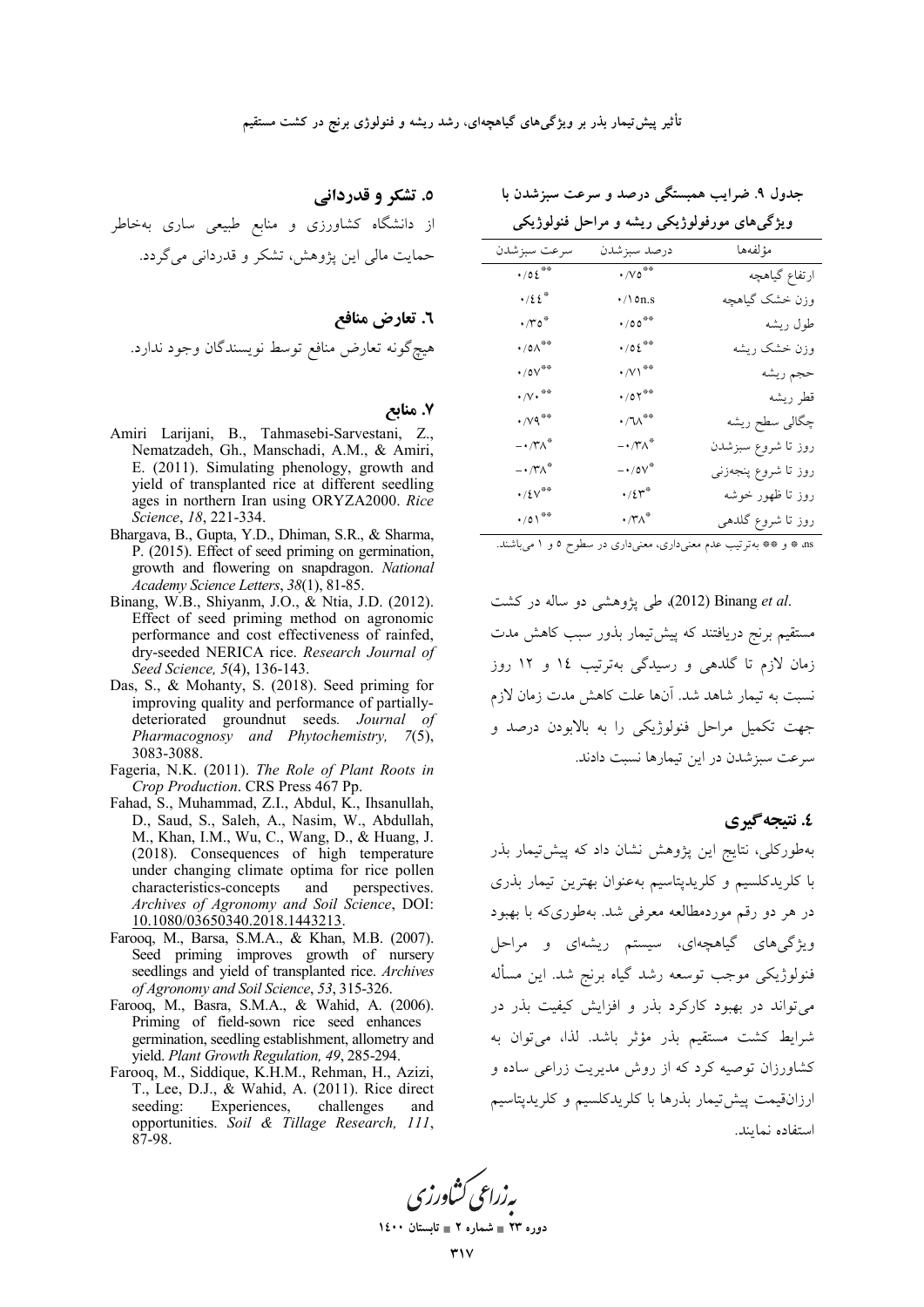- Feghhenabi, F., Hadi, H., Khodaverdiloo, H., & Genuchten, M.T.V. (2020). Seed priming alleviated salinity during germination and emergence of wheat. *Agricultural Water Management, 231*, DOI: 10.1016/j.agwat.2020.106022.
- Gao, Y.P., Bonham-Smith, P., & Gusta, L.V. (2002). The role of peroxiredoxin and antioxidant and calmodulin in ABA-primed seeds of *Brassica napus* exposed to abiotic stresses during germination. *Plant Physiology, 159*, 951-958.
- Hussain, S., Khaliq, A., Tanveer, M., Matloob, A., & Hussain, H.A. (2018). Aspirin priming circumvents the salinity‑induced effects on wheat emergence and seedling growth by regulating starch metabolism and antioxidant enzyme activities. *Acta Physiologiae Plantarum*, 1-12, doi.org/10.1007/s11738-018-2644-5.
- Imran, M. Mahmood, A. Romheld, V., & Neuman, G. (2013). Nutrient seed priming improves seedling development of maize exposed to low root zone temperatures during early growth. *European Journal of Agronomy*, *49,* 141-148.
- Kato, Y., & Okami, M. (2010). Root growth dynamics and stomatal behaviour of rice (*Oryza sativa* L.) grown under aerobic and flooded conditions. *Field Crops Research, 117*, 9-17.
- Kordfirouzjaee, G., Habibi, H., Soodaiemashaie, S., & Fotokian, M.H. (2012). Effect of foliar application of fertilizer and growth stimulants on germination characteristics of rice. *Seed Research* (*Journal of Seed Science and Technology*)*, 2*(2), 1-10. (In Persian).
- Laware, S.L., & Raskar, S. (2014). Influence of zinc oxide nanoparticles on growth, flowering and seed productivity in onion. *International Journal of Current Microbiology Science*, *3*(7), 874-881.
- Mahajan, G., Sarlach, R.S., Japinder, S., & Gill, M.S. (2011). Seed priming effects on germination, growth and yield of dry directedseeded rice. *Journal of Crop Improvement*, *25*(4), 409-417.
- Nawaz, A., Farooq, M., Ahmad, R., Basra, S.M.A., & Lal, R. (2017). Seed priming improves stand establishment and productivity of no till wheat grown after direct seeded aerobic and transplanted flooded rice. *European Journal of Agronomy, 76,*  130-137.
- Nazari, Sh. (2018). Evaluation of seed priming potential for offsetting the effects of delayed sowing date of some winter rapeseed cultivars in Karaj. PhD. Thesis in Agronomy Science the Field of Crop ecology. Faculty of Agriculture, Bu-Ali Sina University, Iran, 222p. (In Persian).
- Nazari, Sh., Aboutalbian, M.A., & Golzardi, F. (2017). Seed priming improves seedling emergence time, root characteristics and yield of canola in the conditions of late sowing. *Agronomy Research, 15*(2), 501-514.
- Pandey, S., & Velasco, L. (2005). Trends in crop establishment methods in Asia and research issues. In: Rice is Life: Scientific Perspectives for the 21st Century, Proceedings of the World Rice Research Conference, 4-7 November 2004, Tsukuba, Japan, pp. 178-181.
- Rahman, M.M.D. (2019). Potential benefits of dry direct seeded rice culture: A review. *Fundamental and Applied Agriculture, 4*(2), 744-758.
- Rehman, H., Basra, S.M.A., & Farooq, M. (2010). Field appraisal of seed priming to improve the growth, yield and quality of direct seeded rice. *Turkish Journal of Agriculture and Forestry*, *35*(4), 357-365.
- Rehman, H.U., Kamran, M., Basra, S.M.B., Afzal, I., & Farooq, M. (2015). Influence of seed priming on performance and water productivity of direct seeded rice in alternating wetting and drying. *Rice Science*, *22*(4), 189-196.
- Rehman, H.U., Nawaz, M.Q., Basara, S.M.A., Afzal, I., Yasmeen, A., & Hassan, F.U. (2014). Seed priming influence on early crop growth, phenological development and yield performance of linola. *Journal of Integrative Agriculture*, *13*(5), 990-996.
- Rezaee, S. Ramzani Moghadam, M.R., & Barzegar, A.B. (2014). Cotton seed germination as affected by salinity and priming. *Indian Journal of Fundamental and Applied Life Sciences*, *5*(1), 312-318.
- Salehi, M., Tamaskani, F., Ehsani, M., & Arefi, M. (2010). Priming effect on germination and seedling growth of canola in comparison to nanosilver treatment under salinity stress. *Journal on Plant Science Researches*, *16*(4), 52- 57. (In Persian).
- Satoko, Y., Natsumi, M., Makoto, K., & Yasuo, O. (2017). Changes in developmental duration of direct-seeded rice in a well-drained paddy field in responseto late planting. *Plant Production Science, 20*, 279-287.
- Singh, B.A., Singh, C.B.S., Singh, P., & Maurya, C.L. (2017). Effect of seed priming treatments on seed yield & yield attributes of Wheat (*Triticum aestivum* L.) seeds under watered and rainfed conditions. *Journal of Pharmacognosy and Phytochemistry, 6*(6), 312-318.
- Soltani, A., & Madah, V. (2010). Simple Applied

به زراعی کشاورزی

**1400  2 - 23 -**